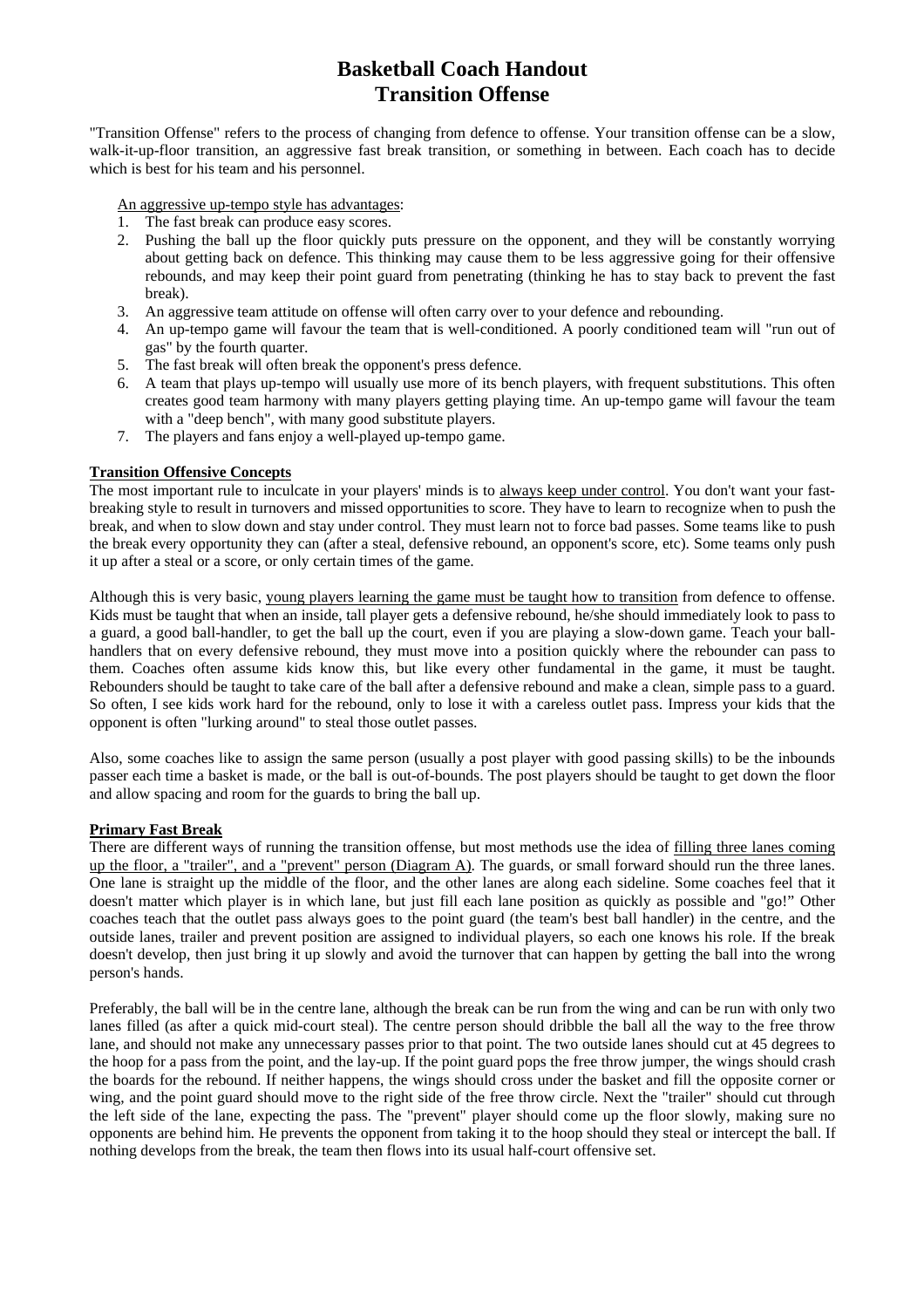# **Basketball Coach Handout Transition Offense**

# Dioar<sup>o</sup>  $\left( 1\right)$ 3) m  $\circ$

#### **Starting the break**

Coaches differ on how to start the break off a defensive rebound. Some prefer the outlet pass to go to a guard out on the wing (free throw line extended). This guard can either pass to the other guard who is filling the centre lane, or dribble quickly and fill the centre lane himself.

Other coaches teach getting the outlet pass directly to the point guard in the centre of the floor. If you can get this pass through, this is certainly the fastest and easiest way to get the break going, and avoids a dangerous pass to the wing, and a centring pass. It also gets the ball into the hands of your best ball-handler. The point guard should come to the pass, pivot and start the speed dribble up the floor, while the other guard and small forward fill the outside lanes.

A successful fast break depends on:

- 1. Getting the defensive rebound.
- 2. A good, quick outlet pass.
- 3. Filling the lanes.
- 4. Maintaining control. "Be quick, but never hurry."
- 5. Recognition. Don't force the break or pass if it is not there.

#### **Secondary Break**

When the primary fast break is not possible, consider using a secondary break. Having a secondary break is often helpful in getting quick baskets in transition, before the defence can get down the floor. Also a good secondary break can flow directly into your half-court offense. A good use of the secondary break is after the opponent scores, and we inbound the ball quickly and get it moving up the floor. You can even use this as a press breaker if you get it in quickly, before the press has time to get set.

After the opponent scores... (See Diagram A)

Keys Points:

- 1. Get the ball out of the net quickly and pass in-bounds immediately to the point guard (#1), your best ballhandler.
- 2. #2 and #3 sprint down the sidelines into the forecourt.
- 3. #1 will either speed dribble the ball up the floor, or make the long pass to #2 or #3.

Then there are a number of options as outlined below.

- 1. #5 always makes the in-bounds pass, and after a made basket, should quickly get the ball out of the net (don't wait for it to hit the floor), step out-of-bounds, and quickly get the pass into #1. Don't waste time and let the defence get their press set.
- 2. Notice how the floor is spread, with #1 and #2 on the right, and #4 and #3 on the left.
- 3. #2 and #3 should get down the floor. #4 plays opposite of #1.
- 4. #5 will be the trailer coming down the floor last.
- 5. #4 will cut to the ball-side block.
- 6. #5, the trailer, comes last and goes to the opposite side elbow.
- 7. There are many options depending on what the point guard finds open.